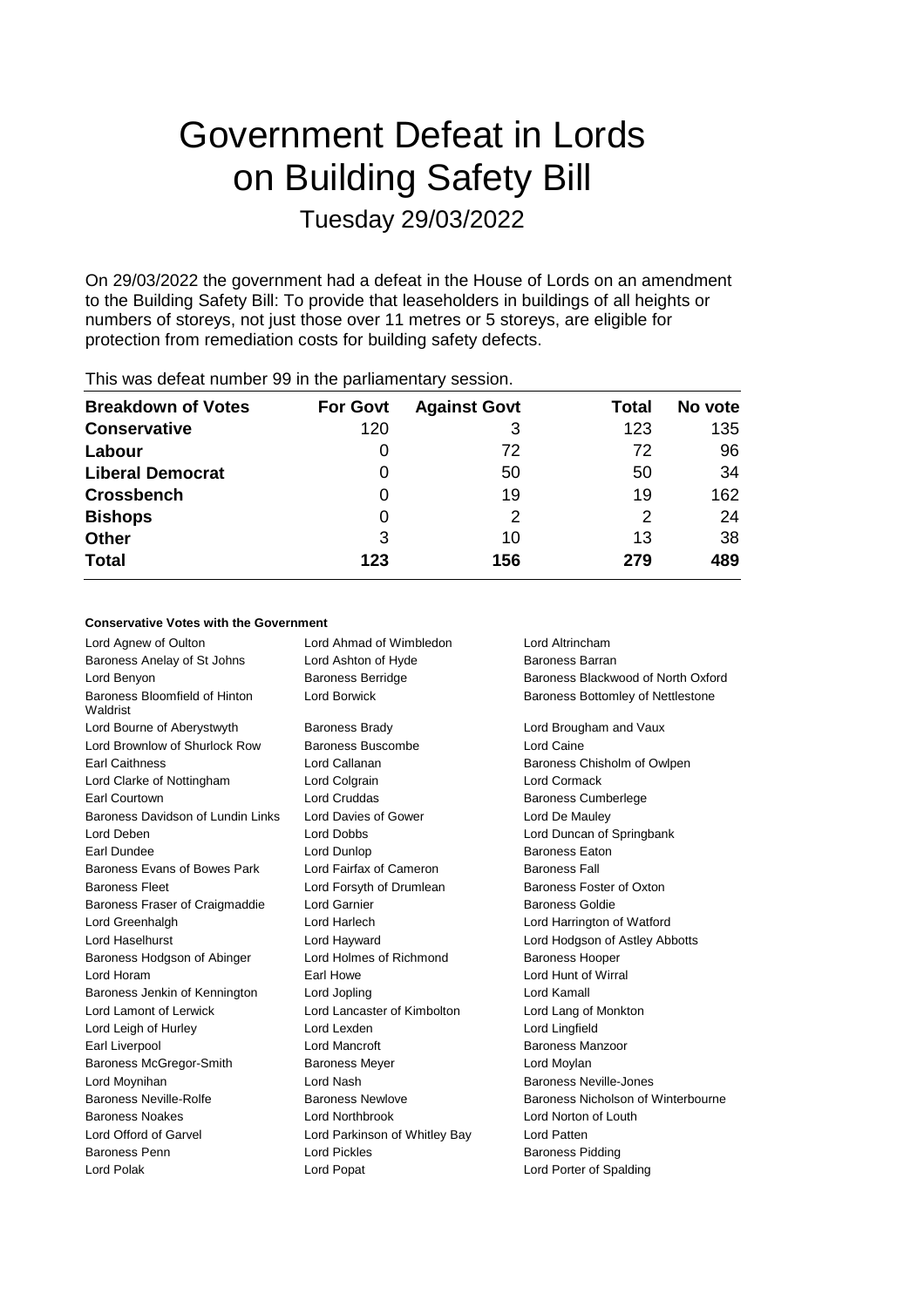| Lord Price                    | Lord Randall of Uxbridge     |
|-------------------------------|------------------------------|
| Lord Risby                    | Baroness Sanderson of Weltor |
| Lord Sassoon                  | <b>Baroness Sater</b>        |
| Baroness Seccombe             | Lord Selkirk of Douglas      |
| Lord Sharpe of Epsom          | Lord Sherbourne of Didsbury  |
| Lord Stewart of Dirleton      | Lord Strathcarron            |
| Baroness Sugg                 | Lord Trefgarne               |
| Baroness Vere of Norbiton     | Baroness Verma               |
| Lord Wei                      | Lord Wharton of Yarm         |
| Baroness Williams of Trafford | Lord Wolfson of Tredegar     |
|                               |                              |

Lord Reay n Lord Sandhurst Baroness Scott of Bybrook Baroness Shackleton of Belgravia Lord Smith of Hindhead Baroness Stroud Lord Udny-Lister Lord Wasserman Lord Willetts Baroness Wyld

#### **Conservative Votes against the Government**

Lord Blencathra Lord Kirkhope of Harrogate Lord Young of Cookham

## **Labour Votes with the Government**

# **Labour Votes against the Government**

| Baroness Adams of Craigielea         | Lord Anderson of Swansea               | Lord Bassa          |
|--------------------------------------|----------------------------------------|---------------------|
| Lord Berkeley                        | Baroness Blake of Leeds                | <b>Baroness B</b>   |
| Lord Bradley                         | Lord Bragg                             | Lord Brook          |
| Lord Browne of Ladyton               | Lord Campbell-Savours                  | Baroness 0          |
| Baroness Chapman of Darlington       | Lord Clark of Windermere               | Lord Coake          |
| <b>Baroness Corston</b>              | Lord Davies of Brixton                 | <b>Baroness I</b>   |
| <b>Baroness Drake</b>                | Lord Dubs                              | Lord Elder          |
| Lord Foulkes of Cumnock              | <b>Baroness Golding</b>                | <b>Lord Griffit</b> |
| Lord Grocott                         | Lord Hacking                           | Viscount H          |
| Lord Harris of Haringey              | Baroness Hayman of Ullock              | Baroness I          |
| Lord Hendy                           | <b>Baroness Henig</b>                  | Lord Howa           |
| Baroness Jones of Whitchurch         | Lord Kennedy of Southwark              | Lord Khan           |
| <b>Baroness Kingsmill</b>            | Lord Knight of Weymouth                | Baroness I          |
| Lord Layard                          | Lord Lennie                            | Lord Liddle         |
| <b>Baroness Lister of Burtersett</b> | Lord Maxton                            | Lord McAv           |
| Baroness McIntosh of Hudnall         | <b>Baroness Merron</b>                 | Lord Murph          |
| Baroness Osamor                      | Lord Pendry                            | Baroness F          |
| Lord Ponsonby of Shulbrede           | <b>Baroness Quin</b>                   | Baroness F          |
| Lord Reid of Cardowan                | <b>Baroness Ritchie of Downpatrick</b> | Lord Rook           |
| Lord Rosser                          | <b>Baroness Sherlock</b>               | Lord Sikka          |
| Baroness Smith of Basildon           | Lord Snape                             | Viscount S          |
| Lord Touhig                          | Lord Triesman                          | Lord Tunni          |
| Lord Watson of Invergowrie           | <b>Lord Watts</b>                      | Baroness \          |
| Lord Whitty                          | Baroness Wilcox of Newport             | Baroness \          |
|                                      |                                        |                     |

Baroness Blake of Leeds Baroness Blower Lord Bragg Lord Brooke of Alverthorpe Lord Campbell-Savours Baroness Chakrabarti Lord Clark of Windermere Lord Coaker Lord Davies of Brixton Baroness Donaghy Baroness Golding **Lord Griffiths of Burry Port** Lord Hacking **Viscount Hanworth** Baroness Henig **Baroness Henig** Lord Howarth of Newport Lord Kennedy of Southwark Lord Khan of Burnley Lord Lennie Lord Liddle Lord Maxton **Lord McAvoy** Baroness Merron **Example 2** Lord Murphy of Torfaen Lord Pendry **Baroness Pitkeathley** Baroness Quin **Baroness Ramsay of Cartvale** Baroness Ritchie of Downpatrick Lord Rooker Baroness Sherlock Lord Sikka Lord Snape Viscount Stansgate Lord Triesman Lord Tunnicliffe Lord Watts **Example 20** Baroness Wheeler

Lord Bassam of Brighton Baroness Hayman of Ullock Baroness Healy of Primrose Hill Lord Knight of Weymouth Baroness Lawrence of Clarendon Baroness Wilcox of Newport Baroness Young of Old Scone

# **Liberal Democrat Votes with the Government**

| Liberal Democrat Votes against the Government |                              |                             |
|-----------------------------------------------|------------------------------|-----------------------------|
| Lord Addington                                | Lord Alderdice               | Lord Allan of Hallam        |
| Baroness Bakewell of Hardington<br>Mandeville | <b>Baroness Barker</b>       | <b>Baroness Brinton</b>     |
| Lord Bruce of Bennachie                       | Lord Campbell of Pittenweem  | Lord Clement-Jones          |
| Lord Dholakia                                 | <b>Baroness Featherstone</b> | Lord Foster of Bath         |
| Lord Fox                                      | Lord German                  | Lord Goddard of Stockport   |
| <b>Baroness Grender</b>                       | <b>Baroness Hamwee</b>       | Baroness Harris of Richmond |
| <b>Baroness Humphreys</b>                     | Lord Hussain                 | Baroness Hussein-Ece        |
| <b>Baroness Jolly</b>                         | Lord Jones of Cheltenham     | Baroness Kramer             |
| Lord Marks of Henley-on-Thames                | Lord Newby                   | <b>Baroness Northover</b>   |
| Lord Oates                                    | Lord Paddick                 | Lord Palmer of Childs Hill  |
| <b>Baroness Parminter</b>                     | <b>Baroness Pinnock</b>      | Baroness Randerson          |
| Lord Razzall                                  | Lord Redesdale               | Lord Scriven                |
| Baroness Sheehan                              | Baroness Smith of Newnham    | Lord Stoneham of Droxford   |
| Lord Storey                                   | Lord Strasburger             | Lord Stunell                |
| <b>Baroness Suttie</b>                        | Lord Teverson                | Lord Thomas of Gresford     |